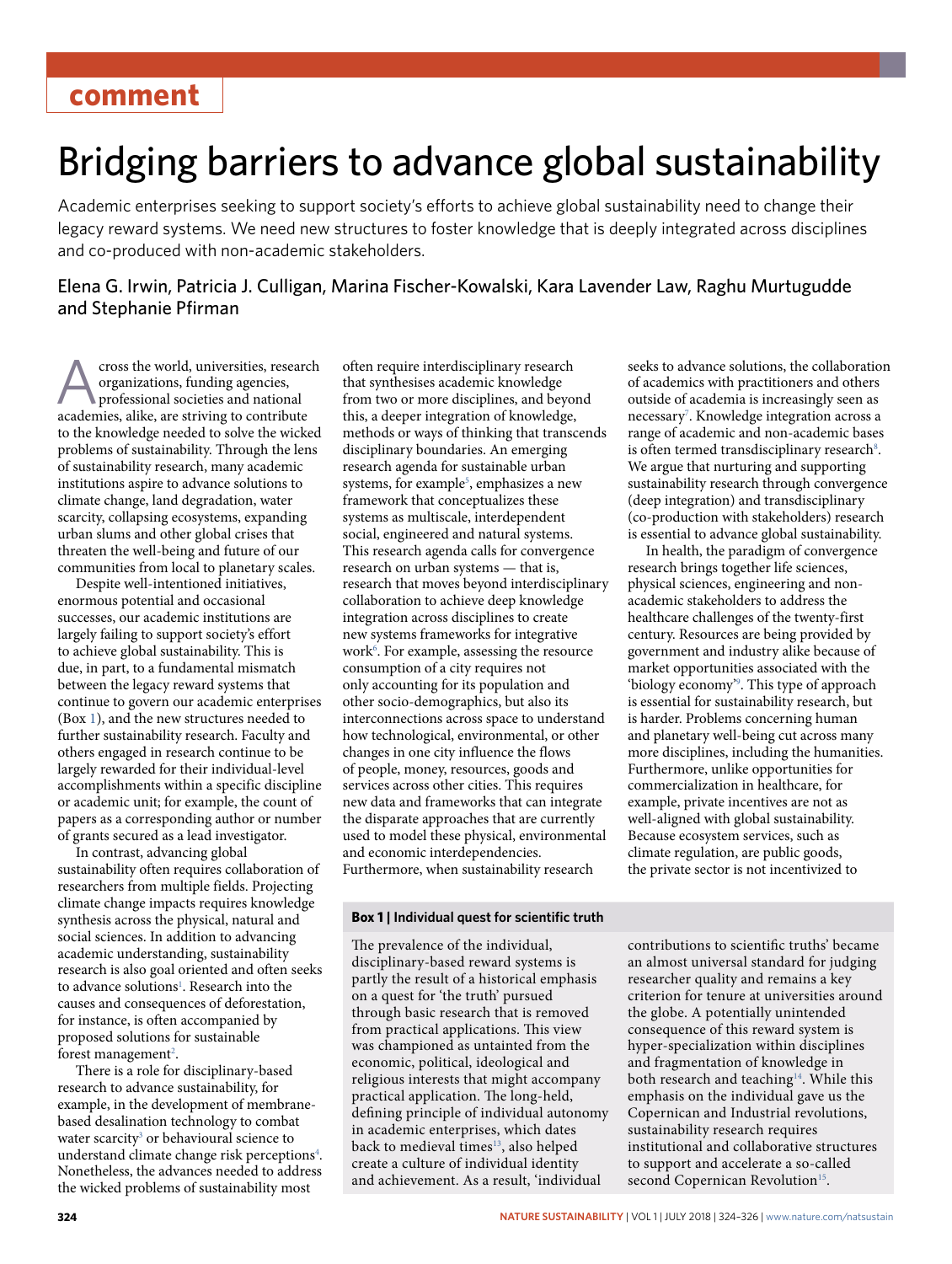

<span id="page-1-0"></span>**Fig. 1 |** Bridging barriers to advance global sustainability.

provide them. This reduces market-based opportunities and increases reliance on public sector funding.

Government funding agencies are increasingly supporting sustainability research. In 2016, the Canadian government announced new investments in ocean science research to support sustainability of Canada's coastline, the largest in the world. But funding agencies regularly shift their priorities, making it hard to establish and nurture convergence and transdisciplinary approaches. Even when groups obtain funding, they are often left with no way to continue their work beyond relatively short (approximately five years) periods. The expectation is that researchers can secure funding for continuity, but this is often unrealistic for a field with fewer market opportunities.

The lack of academic incentives and funding for sustainability research is further compounded by the dearth of communication and outreach structures that would enable decision-makers and stakeholders to easily access relevant research. Potentially useful knowledge languishes in academic journals, racking up only citations by other researchers, and avenues for meaningfully engaging non-academic stakeholders in research design and implementation remain scarce to non-existent.

The need to transition towards a more sustainable society has seeded many initiatives, including academic centres and institutes, such as The Earth Institute at Columbia University<sup>10</sup>. Nonetheless,

our academic enterprises and their legacy structures remain largely inadequate<sup>[7](#page-2-6)</sup>. New mechanisms, policies and tools specifically designed to foster convergence and transdisciplinary sustainability research are required to bridge the barriers that currently limit the effectiveness of scholars and academic institutions. These bridges should foster deep integration of disciplines (convergence), and collaboration between academic and non-academic stakeholders (transdisciplinary), that together enable the co-production, communication and application of knowledge to spur sustainable development solutions (Fig. [1](#page-1-0)). In what follows, we provide examples of institutional innovations in three areas needed to build these bridges.

# **Productivity and impact**

New metrics are needed that place value on deeply collaborative work, practiceoriented outputs and real-world impact. Interdisciplinary publications in highquality journals should be explicitly incentivized and publishing with multiple co-authors from different disciplines recognized as a positive indicator of a researcher's ability to collaborate. Just as the US National Science Foundation (NSF) has broadened research outcomes to include products that are not academic publications, such as datasets and software, metrics for research productivity and impact should also be broadened to include non-academic contributions. For example, transdisciplinary research that leads to the co-creation of a peer-reviewed sustainability

plan for a local community should be valued as highly as a refereed journal article. New forms of citation indices that measure uptake or impact of research outputs should be introduced. While measurement of long-term impact is challenging, shorter-term impacts, such as inclusion of research outputs in sustainability plans or policies, can more easily be tracked. Judgement of research contribution and impact could consider input from nonacademics engaged in sustainability work. Dossiers of hiring, tenure and promotion letters might include input from expert community stakeholders. High-status awards could be created by professional societies, governments and foundations to specifically recognize collaborative teams for their contributions to global sustainability. Academic honours, such as named chairs, university professorships and election to national academies, should validate the importance of convergence and transdisciplinary approaches. And academic scholars and administrators should accept the responsibility of legitimizing these new metrics both for their own work, and the work of others — in particular, early career scholars. If 'individual contributions to scientific truths' remains the standard for judging researchers, our institutions will perpetuate their failure to support global sustainability.

## **Research funding mechanisms**

A greater amount and variety of funding mechanisms are needed to support convergence and transdisciplinary sustainability research over longer periods of time. The NSF's Long-Term Ecological Research (LTER) programme provides a good example of sustained funding to support area-specific long-term observation, experiments and modelling. An International LTER effort (ILTER) now engages researchers, practitioners and other stakeholders in knowledge generation for sustainable ecological development at 800 sites around the globe<sup>11</sup>. Equivalent LTER sites, supported through international scientific research funds provided by developed countries, should be initiated to advance convergence and transdisciplinary sustainability research.

Other mechanisms to incentivize academic and non-academic collaborations include the development of more proposal solicitations that require community partners. NSF's new Smart and Connected Communities (SCC) programme is one avenue, although academics are still the primary recipient of resources. An alternative approach might involve the chief sustainability officers of local or